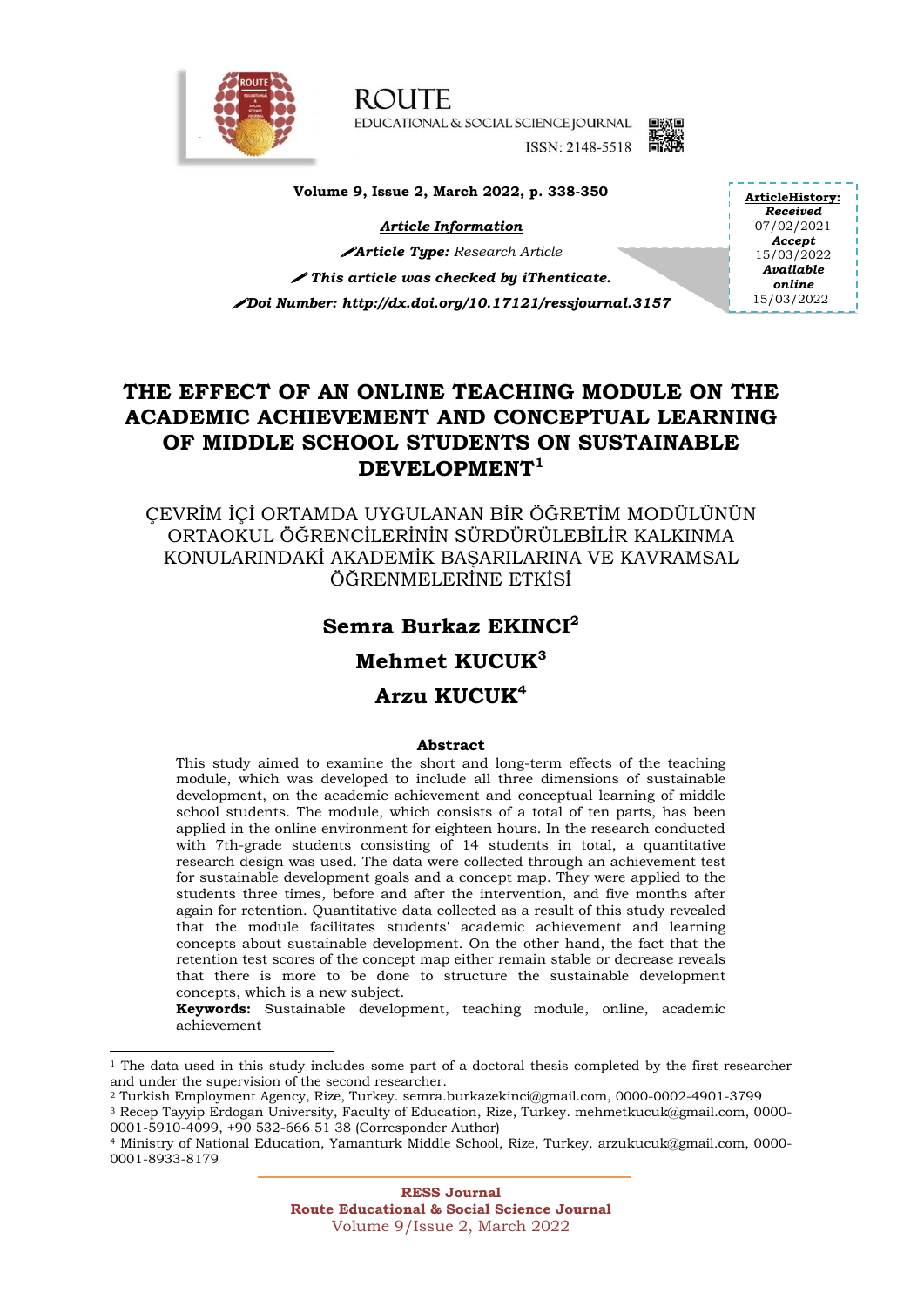#### **Özet**

Bu araştırmanın amacı, ortaokul öğrencilerine yönelik geliştirilen ve çevrim içi ortamda uygulanan sürdürülebilir kalkınma öğretim modülünün öğrencilerin akademik başarılarına ve kavramsal gelişimlerine olan kısa ve uzun süreli etkisini incelemektir. Toplam 14 öğrenciden oluşan 7. sınıf öğrencileriyle yürütülen araştırmada nicel araştırma yaklaşımı kullanılmıştır. Veriler, süürdürülebilirk kalkınma başarı testi ve kavram haritası yoluyla toplanmıştır. Bu testler, öğrencilere uygulama öncesi ve sonrası ile kalıcılığı ölçek amacıyla uygulamalar tamamlandıktan beş ay sonra olmak üzere üçer kez uygulanmıştır. Bu çalışma sonucunda toplanan nicel veriler modülün öğrencilerin akademik başarılarını ve sürdürülebilir kalkınma konusundaki kavramları öğrenmesini oldukça kolaylaştırdığı ortaya koymuştur. Bununla birlikte, özellikle kavram haritası puanlarının kalıcılık testi puanlarının ya stabil kalması ya da düşmesi yeni bir konu olan sürdürülebilir kalkınma kavramlarının zihinde yapılanabilmesi için yapılacak daha çok şeyin olduğunu ortaya koymaktadır.

**Anahtar Kelimeler:** Sürdürülebilir kalkınma, öğretim modülü, çevrim içi, akademik başarı

#### **Introduction**

Besides the Covid-19 pandemic, which is among the biggest problems of today, and also the economic difficulties caused by it, hunger and poverty, unemployment are among the problems that the whole world has to struggle with. These issues, which can also be described as global problems, can occur in three ways environmental, social and economic. As stated in the Living Planet Report published by the World Wildlife Fund (WWF) in 2010, it can be argued that the problems in question are largely humaninduced due to the increase in unconscious consumption of people in recent years (WWF, 2010). The complete elimination of these problems, in which people are mostly at the center, is directly related to the permanence of the measures to be taken. At this point, the importance of the concept of sustainability and sustainable development [SD] emerges. The concept of "sustainable development" was first defined in the report of the World Commission on Environment and Development in 1987, as "development that can meet the needs of the present without compromising the ability of future generations to meet their own needs" (WCED, 1987; p. 272). What needs to be done today to leave a resource base for future generations, no less than what we have inherited from previous generations, can be shown among the objectives of sustainable development (Yakar, 2005). The most effective solution to be applied for this purpose is undoubtedly through education.

Education for sustainable development [ESD] aims to bring knowledge and behaviors to individuals by putting the environment, society, and economy at the center and adopting this behavior as a lifestyle (Engin, 2010). Associating the obtained information with daily life is possible by internalizing the subjects and transforming them into behaviors. Especially middle school 6th, 7th, and 8th-grade students and high school students in the 21st century. Being able to acquire features such as analyzing, comparing, establishing abstract relationships, producing something original, and critical thinking, which is also known as skills, requires activities of this nature to be included in the curriculum (Senemoglu, 2010). At this point, it is very important to raise individuals who are sensitive to their environment in the curriculum. For students to actively participate in the prevention and solution of environmental problems in their country in terms of sustainability, cognitive, affective, and psychomotor areas should be given the required importance as a whole (Derman, 2013). The basis of sustainable development is to create a positive change in the behaviors and attitudes of individuals (Uzun, 2007). In this context, curricula should have educational situations that will provide students with mental and manual skills rather than knowledge. Environmental education for students must be based on sustainable development goals (Ozdemir, 2007; Turer, 2010).

For these reasons, there is a direct reference to the subject of sustainable development in the science curriculum in Turkey (Ministry of National Education [MNE], 2018). There is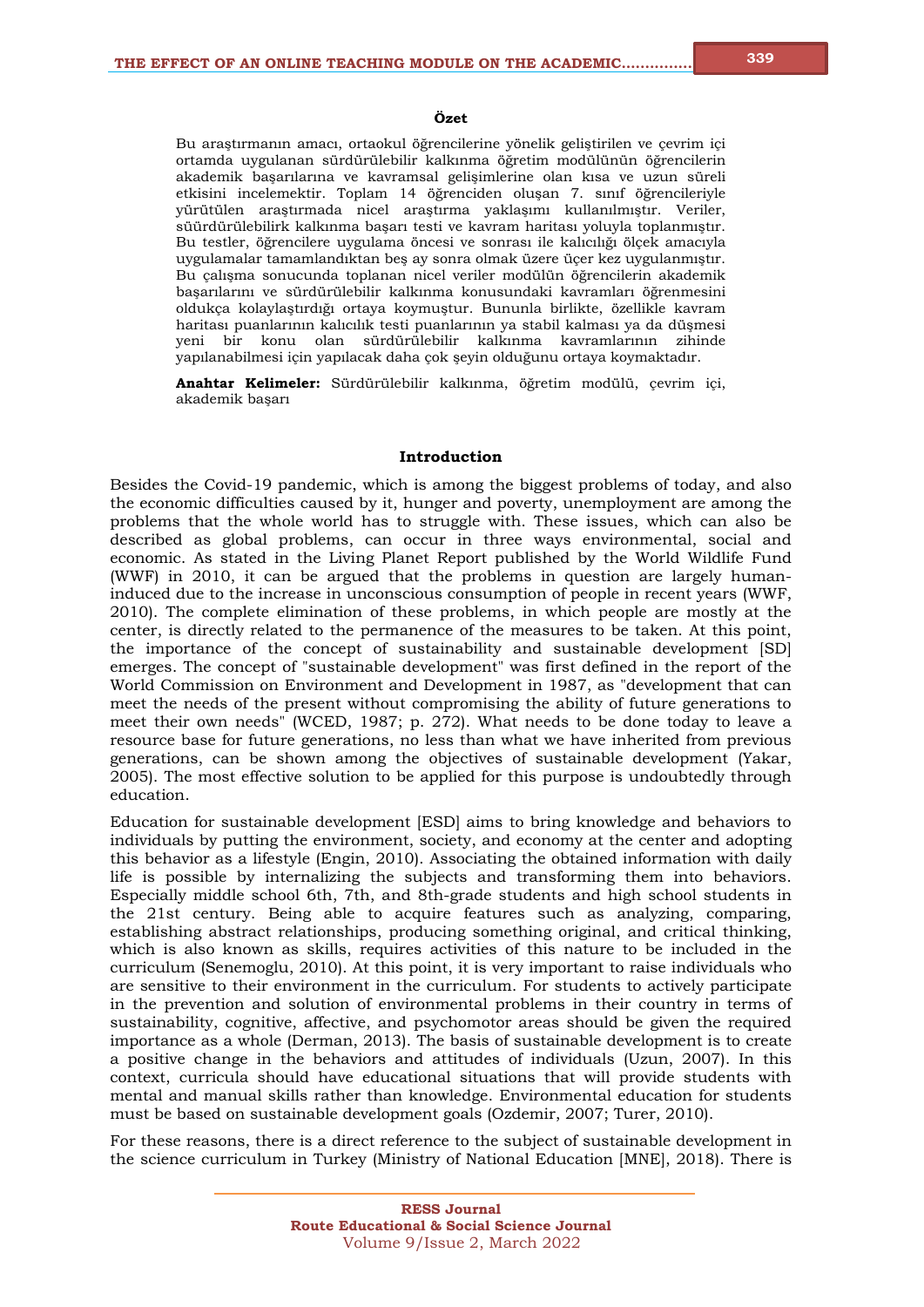some research in which education plays an important role in sustainable development and that educational activities should be reorganized in this context (Ozsoy, 2019; Spiropoulou et al., 2007). In particular, raising individuals with high awareness of the world they lived in, organized changes in behavior and social justice, equality, peace, and economic sustainability can be left as a legacy to future generations (Contini & Pascual, 2010). It has also been explained in the literature that this type of behavior takes more time than cognitive learning because it also includes affective learning (Gomleksiz & Kan, 2012; Koc & Demirel, 2008). The time allocated to environmental issues is very limited (Yilmaz-Yildiz, 2006) reveals that although the subject of sustainable development is included in the curriculum, sufficient importance is not given in the teaching process (Kucuk & Burkaz Ekinci, 2021). In particular, dealing with the subject only at the 8th grade level in the science curriculum is not sufficient for a thorough understanding of the comprehensive nature of the subject. Within the scope of the science course, it is important not only to stay at the conceptual level but also to acquire the skills related to the subject (Kucuk & Burkaz Ekinci, 2021). However, as mentioned above, the acquisitions with this content are not gains that can be observed in a short time, so both teaching and evaluation take a long time.

For this reason, while teaching within the scope of formal education is seen as insufficient in some cases, it is necessary to provide holistic education with the activities provided in informal and non-formal education environments (Kucuk, 2021; Zachariou & Valanides, 2006). In this context, schools should be organized by environmental education, and environmental-based projects should be increased in terms of quality and quantity with different environmental organizations or voluntary organizations (Tanriverdi, 2009). Emphasizing that this renewal generally covers the university level can leave other age groups behind in this regard. However, education is needed to strengthen knowledge, research, and cooperation at all educational levels related to SD and ESD (Spiropoulou et al., 2007; Tuncer, 2008; Wee et al., 2017).

It is noteworthy that while the environmental dimension is emphasized in the studies on the subject area of SD, the theoretical basis of which is constructed in three dimensions, the other two dimensions are not taken into account sufficiently (Kucuk & Burkaz Ekinci, 2021). Demirbas (2011) emphasized in his study that the content of education for SD, unlike environmental education, should include the economic and social effects and results of natural resource use as well as its environmental effects. For these reasons, it is an important problem to examine the short and long-term effects of a teaching module designed to include all dimensions of SD and the details which are included in the method section, on the academic achievement of students in related sustainable development. Academic achievement or academic performance is the extent to which a student, teacher, or institution has attained their short or long-term educational goals (Moore, 2019). In this context, academic success in the current study is related to the extent to which students conceptualize sustainable development goals in the relevant questions and how they define them.

This study aimed to examine the short and long-term effects of the teaching module, which was developed to include all three dimensions of sustainable development, on the academic achievement and conceptual learning of middle school students.

#### **METHOD**

This paper is part of a major project designed for sustainable development education based on a mixed research approach that combines qualitative and quantitative research. Due to the Covid-19 outbreak that started at the beginning of 2020, the intervention was carried out through online education and via the zoom application, which the students are also quite familiar with from other formal school courses. In the present study, we measured the academic achievement of the intervention group. For this purpose, an achievement test and also a concept map designed for sustainable development goals were applied to the sample three times before, after, and five months after the intervention.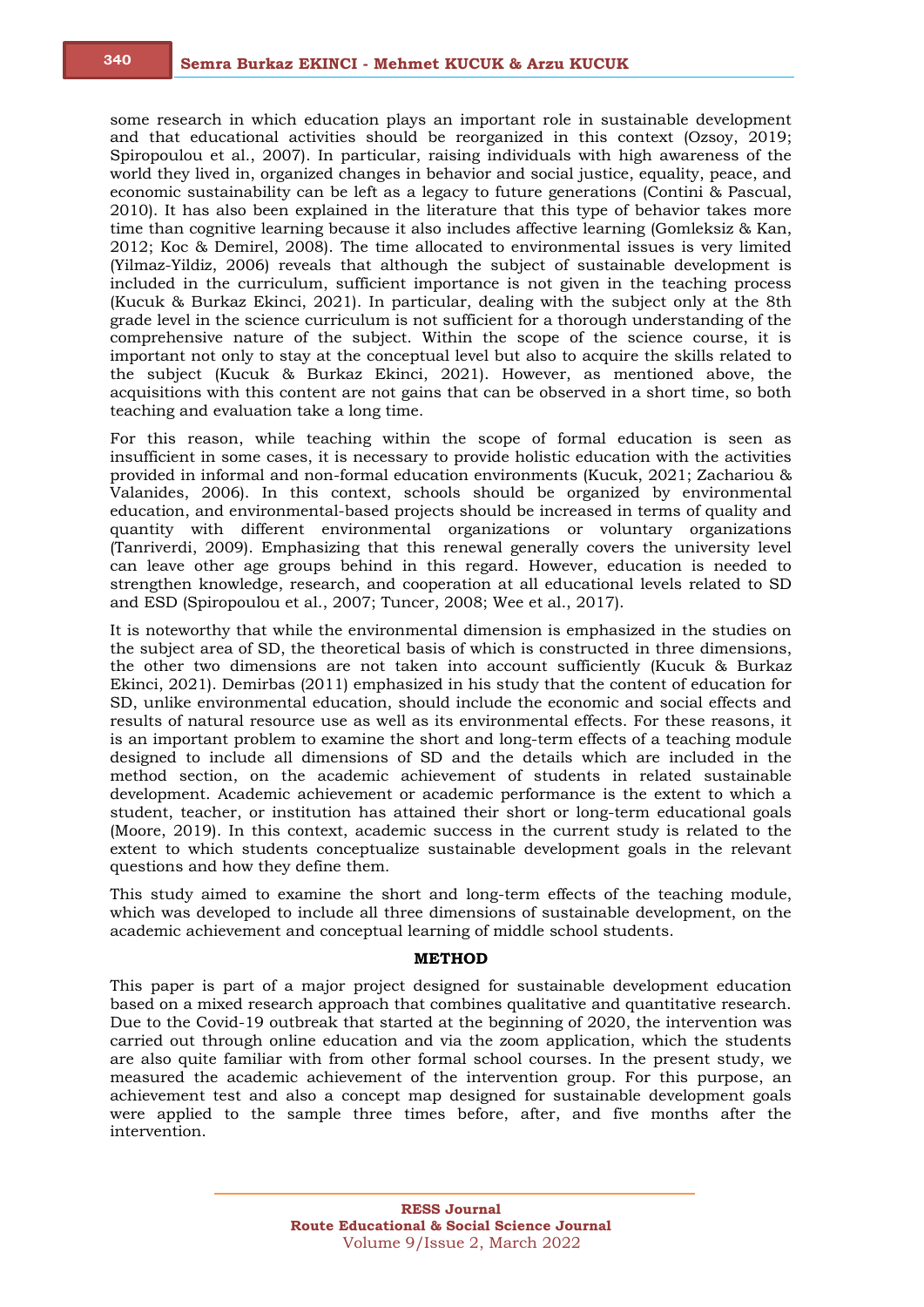# **The Sample**

The sample of the research consisted of the 7th grade of a public middle school located in the Çayeli district of Rize province in Turkey. 10 girls and 4 boys were determined by purposeful sampling. Purposive sampling allows for in-depth research by selecting information-rich situations depending on the purpose of their studies (Cresswell, 2003). It is preferred when it is desired to work in one or more special cases that meet certain criteria or have certain characteristics. In this context, students who had an informal learning experience in previous years were knowledgeable about environmental issues, were willing to learn, and fully participated in the online classes at the school were selected. These students were informed about the research by both their families and the science teacher, who is the third author of this study. In this way, all of them participated in the study voluntarily.

The process schedule of the research is given in Table 1 below.

Table 1

Process chart of the research

| Group     | <b>Pre-test</b>     | Intervention         | <b>Post-Retention tests</b> |
|-----------|---------------------|----------------------|-----------------------------|
|           | Sustainable         |                      | Sustainable                 |
|           | Development         |                      | Development                 |
| 7th-grade | Achievement Test    | Sustainable          | Achievement Test            |
| students  |                     | Development Teaching |                             |
|           | Sustainable         | Module               | Sustainable                 |
|           | Development Concept |                      | Development Concept         |
|           | Map                 |                      | Map                         |

# **Data Collection**

Data were collected through a sustainable development achievement test and a sustainable development concept map developed by the first researcher (Burkaz-Ekinci, 2021).

#### **Sustainable development achievement test**

The sustainable development achievement test used in this research consists of twelve open-ended questions. Table 2 shows the relationship between the dimension of sustainable development and the questions.

### Table 2

The relationship between the questions in the test and sustainable development

| Subject Areas                   | Dimensions of Sustainable<br>Development | Ouestion |         |        |
|---------------------------------|------------------------------------------|----------|---------|--------|
|                                 | Environment                              | Social   | Economy | Number |
| End Hunger and Poverty          |                                          | X        | X       | 3      |
| Health and Wellbeing            | X                                        | X        | X       | 5, 6   |
| Gender Equality, Employment     |                                          |          | X       | 2      |
| Access to Healthy Water/Life in | X                                        |          |         | 5, 8   |
| Water                           |                                          |          |         |        |
| Accessible Clean Energy         | X                                        |          | X       | 7      |
| Sustainable Cities              | X                                        | X        | X       | 1, 10  |
| Conscious Production and        |                                          | X        | X       | 11     |
| Consumption                     |                                          |          |         |        |
| Life on Land                    | X                                        |          |         | 9      |
| Dimensions of Sustainable       |                                          | X        |         | 4      |
| Development                     |                                          |          |         |        |

While preparing for the test, firstly the science curriculum (MNE, 2018) was examined and the acquisitions that could be related to the subject were determined. By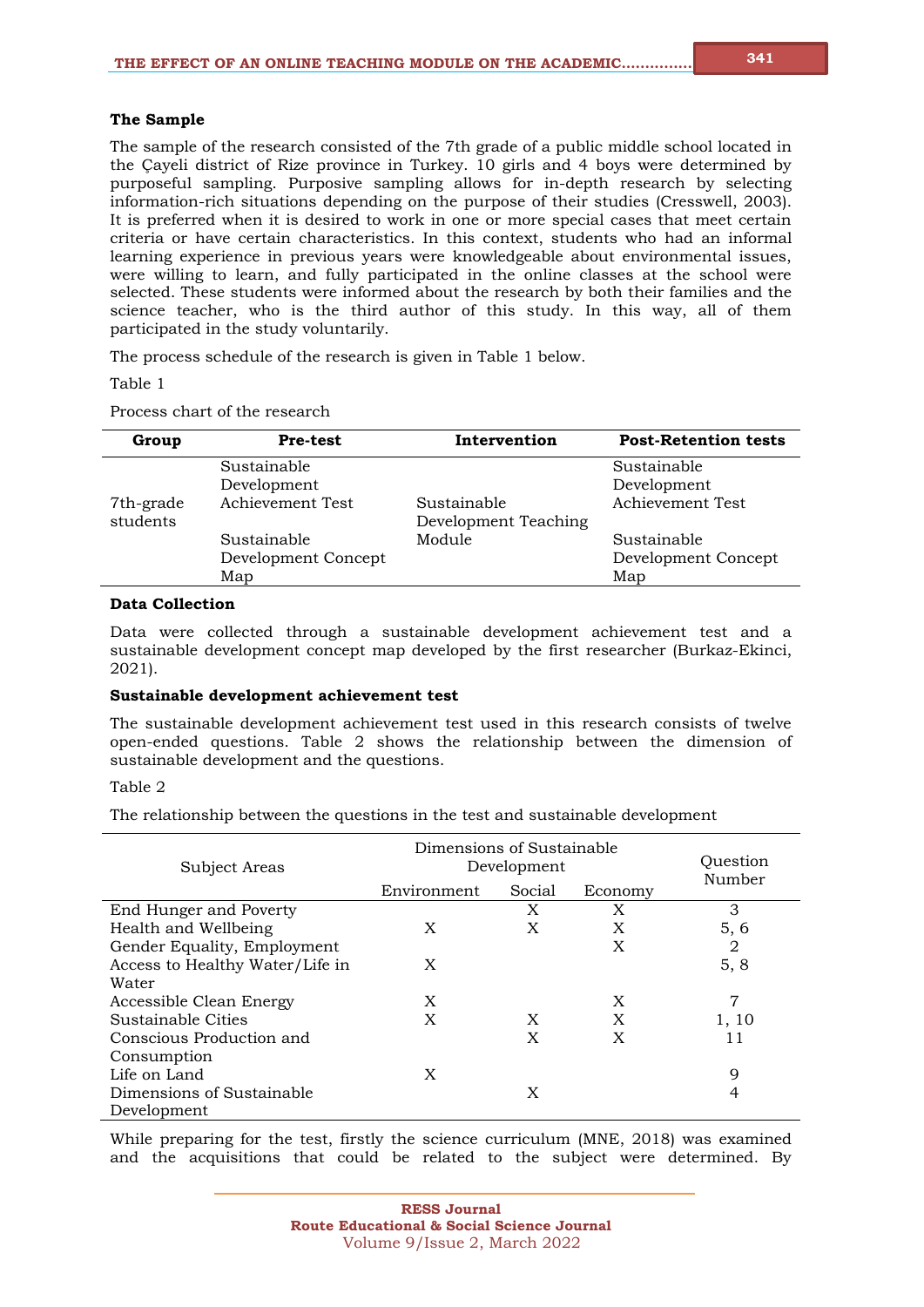determining the achievements that will reflect the objectives of sustainable development, the current gains were arranged in a way that is related to sustainable development and a list of re-acquisitions has been created. To ensure the content validity of the test, an expert who is an expert in the field of sustainable development was asked to conduct a content review. At the same time, a science teacher with seven years of experience examined the test in terms of scope and content. In addition, a Turkish teacher examined the questions in terms of spelling rules and grammar. Necessary corrections were made in line with the opinions determined as a result of these examinations. After the partial corrections, the pilot application of the test was carried out with seven middle school students. Since the meaning of the word "employment" in the second question of the test from the pilot application was asked, it was corrected by giving its meaning in parentheses. In addition, the ecological footprint ranking in question 6 was also changed to "… can you rank them from largest to smallest?". The test time is set to 45 minutes. In addition to the achievement test, a rubric was also prepared that can be used for scoring.

There are some questions that students can comment on through sample scenarios, as well as questions measuring comparison and ranking features. In addition to this, there are also questions about the topics that are frequently mentioned in the visual media, which are up-to-date and can attract the attention of the students while the question content is being prepared. For example, the third question of the achievement test, which includes the achievements designed to eliminate hunger and poverty, can be given. On the other hand, students were asked to interpret by asking a graphic question. In another question designed with a concept cartoon, students were asked to make a choice by seeing different ideas about the subject together and to write their thoughts by justifying them accordingly (Question 4). In another question, two different photographs of the same place, taken one year apart, were included to compare environmental pollution. Here an example of a question (in Turkish) and scoring key used in the achievement test is presented below.

5) Tarım ve Orman Bakanlığının 17.11.2020 tarihinde yaptığı habere göre; İstanbul'a su sağlayan barajların doluluk oranı % 27, Ankara'nın ise % 13 olduğunu belirterek, hiç yağış olmaması durumunda İstanbul'un yaklaşık 3 ay, Ankara'nın da 5 aylık suyunun bulunduğunu açıkladı. Türkiye' nin en çok yağış alan ili olan Rize de ise bu yıl yağışların az olması sebebi ile su sıkıntısının yaşanacağı belirtilmiştir.

Aşağıdaki resimde ise Burdur Gölü'ne ait değişimi görmektesiniz. Su miktarı yıllar içinde azalmakta ve belki de birkaç yıl için de göllerimiz çölleşebilecektir.



Yakın zamanda bunun benzeri resimleri artık her yerde görebiliriz. Sizce bu duruma neler sebep olmuştur?

Suların azalması ile birlikte suda yaşayan canlılar hakkında neler söyleyebilirsiniz? Figure 1. A sample question of the sustainable development achievement test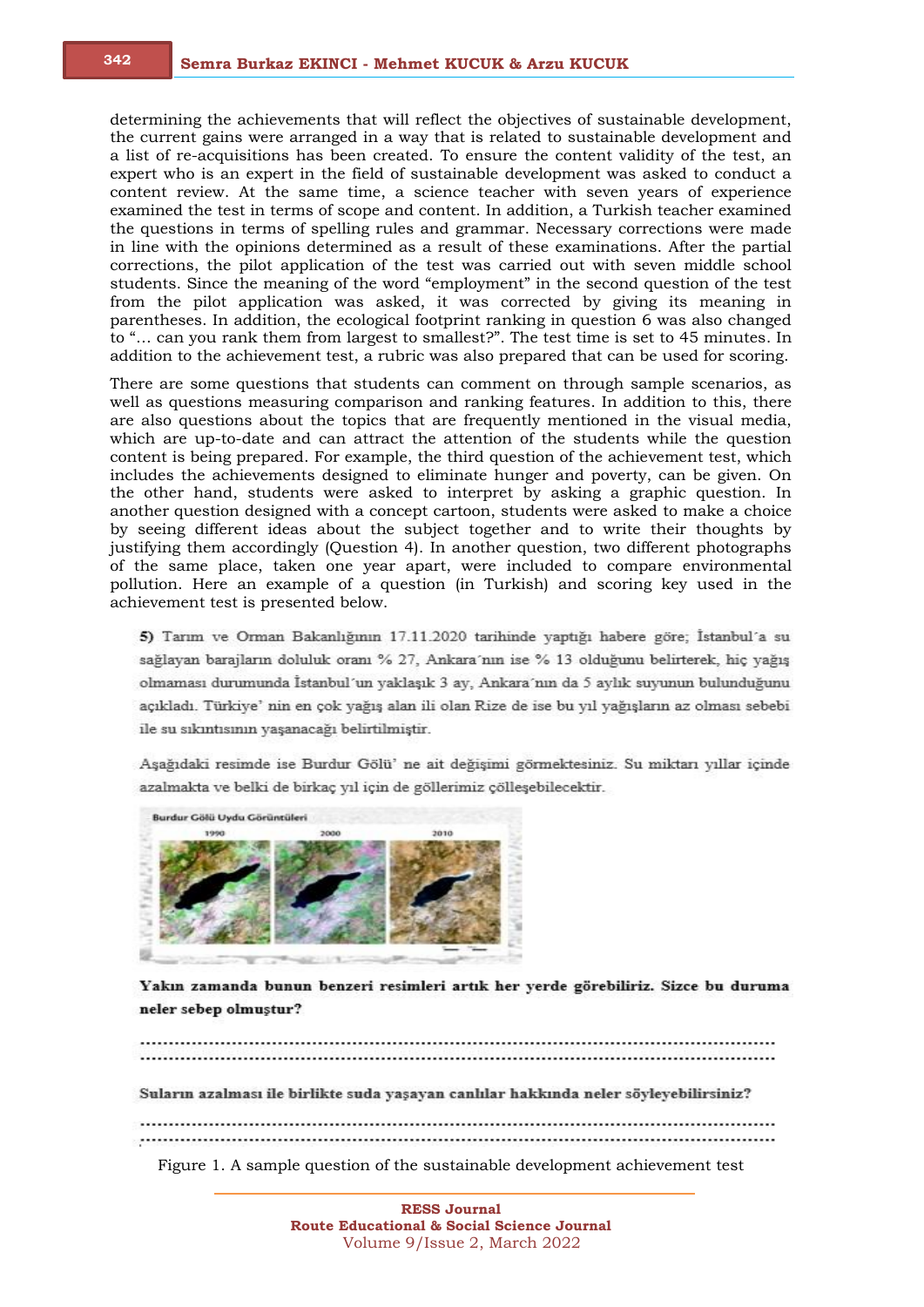#### Table 3

Scoring key of the fifth question

|    | Score Content                                                                      |
|----|------------------------------------------------------------------------------------|
| 3  | The student can explain the causes of water scarcity and the effect of this        |
|    | situation on both humans and aquatic creatures.                                    |
| -2 | The student can explain the cause of water scarcity, but cannot link its effect on |
|    | aquatic organisms.                                                                 |
|    | The student can construct the causes of water scarcity through just one example.   |

Item discrimination (rj) and item difficulty (pj) indices for each question in the test are also calculated with Nitko (2004) formulas and given in Table 4. Based on this table, it is revealed that the item difficulty of the questions varies between 0.47 and 0.90, with an average of 0.70 and the item discrimination varies between 0.11 and 0.55 with an average of 0.30.

#### Table 4

Item analysis (pj,rj) results of the sustainable development achievement test

| Question No    | pj   | ri   |
|----------------|------|------|
|                | 0,71 | 0,11 |
| $\overline{2}$ | 0,76 | 0,33 |
| 3              | 0,71 | 0,44 |
| 4              | 0,47 | 0,11 |
| 5              | 0,76 | 0,44 |
| 6              | 0,71 | 0,22 |
| 7              | 0,66 | 0,55 |
| 8              | 0,90 | 0,22 |
| 9              | 0,61 | 0,11 |
| 10             | 0,61 | 0,44 |
| 11             | 0,80 | 0,33 |
| Mean           | 0,70 | 0,30 |

# **Sustainable Development Concept Map**

Concept maps are diagrams that show concepts and the relationships between them (Novak & Gowin, 1984). Concept maps can be developed hierarchical or non-hierarchical according to the content of the subject (Yin et al., 2005). Concept maps can be used both as a teaching tool and an assessment tool. In this research, a non-hierarchical concept map was prepared considering the criteria determined by the experts. In this study, a concept map was used as an evaluation tool rather than a teaching tool. By Sustainable Development Concept Map, the concepts that the students associated with sustainable development were determined. To measure the content and comprehensibility of the sustainable development concept map, an expert in the field of sustainable development was consulted. Similarly, it was tried to measure whether there was a problem with spelling by having a Turkish teacher read it. There are ten spaces in the concept map. Student scores were calculated by giving 1 point for the correct concept in each blank and 0 points for the wrong concept. The highest possible score was set as "10" and the lowest score as "0". The test time is set to 20 minutes. In this direction, the correct and incorrect concepts written by each student on the concept map were analyzed.

#### **The teaching method and content analysis of the sustainable development module**

A total of 10 teaching modules were designed within the scope of sustainable development. The module took a total of eighteen hours. The teaching of the module was done by the first researcher. Each of these is designed for specific sustainable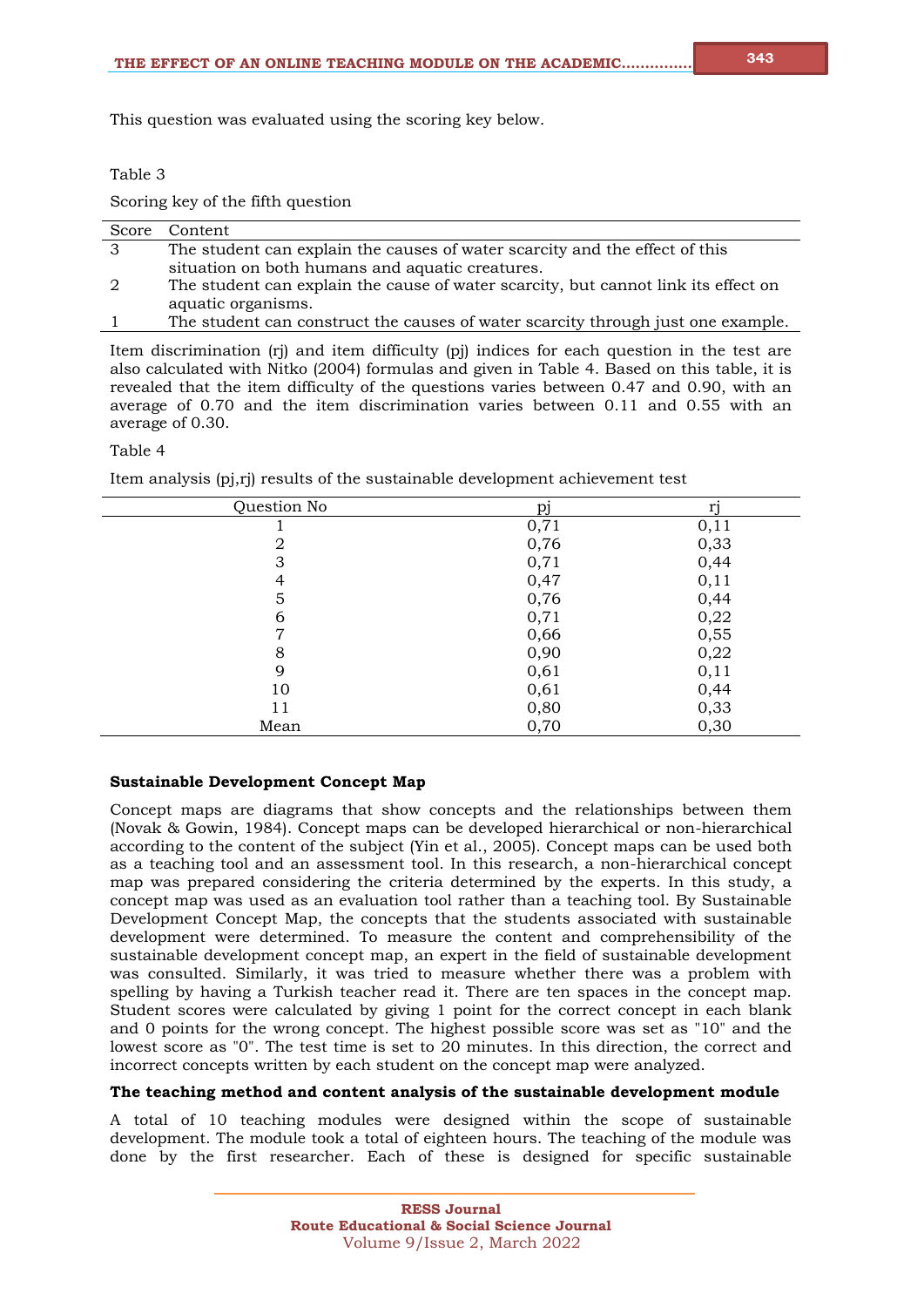development goals. For example, the content analysis of the 8th module for "Access to Healthy Water/Life in Water" and the related course learning outcomes are given in table 5.

### Table 5

The sample content analysis of the sustainable development module

| Course<br>Number | Sustainable<br>Development<br>Goal           | Time        | Course Outcomes                                                                                                                                                                                                                                                                                                                                         |
|------------------|----------------------------------------------|-------------|---------------------------------------------------------------------------------------------------------------------------------------------------------------------------------------------------------------------------------------------------------------------------------------------------------------------------------------------------------|
| 8                | Access to<br>Healthy Water/<br>Life in Water | $40' + 40'$ | 8.1. Based on the information that "According to<br>the 2019 World Water Report prepared by<br>UNESCO, which is affiliated to the United Nations,<br>two billion people do not have regular access to<br>clean water resources, 4.3 billion people do not<br>use sanitary facilities", they express the disasters<br>that water waste will bring along. |

In the teaching process, the 5E model of constructivist learning was used. As an example, the teaching process within the scope of course number 8 is explained below.

In this module, students are made to realize that access to clean and healthy drinking water is a fundamental human right, how harmful chemicals and garbage affect the quality of water, that water is a rich ecosystem for many species, and that persistent pollution will endanger many species. Instead of the water treatment plant that is planned to be taken for the treatment of dirty water, a video about how the water treatment is carried out is watched because the intervention is made online. Then, an experiment is conducted to show/see how the dirty water is cleaned. Students are expected to fill in the designed V diagram in line with the experiment done in the lesson. In addition, the information note titled "A Little Information About Water" was shared in the lesson and it was presented with striking information about saving water. In the evaluation phase of the course, to encourage students to be careful when using water, they were asked to follow the water meter in their home and tabulate the previous data with the data after tooth brushing. In this way, they are expected to see that the difference in the meter is small if water is used carefully.

#### **Data Analysis**

The Sustainable Development Achievement Test consists of 11 questions. The lowest score that can be obtained from this test is 11 and the highest score is 33. The normality test was applied to the pre-test, post-test, and retention test scores filled in by the sample group online. After confirming that the scores were normally distributed, the related ttest was used in pairwise comparisons in the SPSS program. The Sustainable Development Concept Map was organized to include 10 gaps (concept and relationship). This measurement tool, which was filled in online on the sample was applied three times before, after, and five months after the intervention was completed. While the lowest score that the students who filled the concept map could get was 0, the highest score was determined as 10. While examining the students' answers, the concepts and relationship levels that can be included in the correct answer category were determined before the analysis and scoring were made. All analyzes in this process were repeated by the third researcher in an independent environment, and consistency checks were made. Partial analysis differences that emerged in this process resulted in a consensus in a meeting moderated by the second researcher. After confirming that the scores were normally distributed, the related t-test was used in pairwise comparisons in the SPSS program.

# **RESULTS**

The results obtained from both tests were presented below. Table 6 shows the data for the comparison of all three-time scores of the sustainable development achievement test.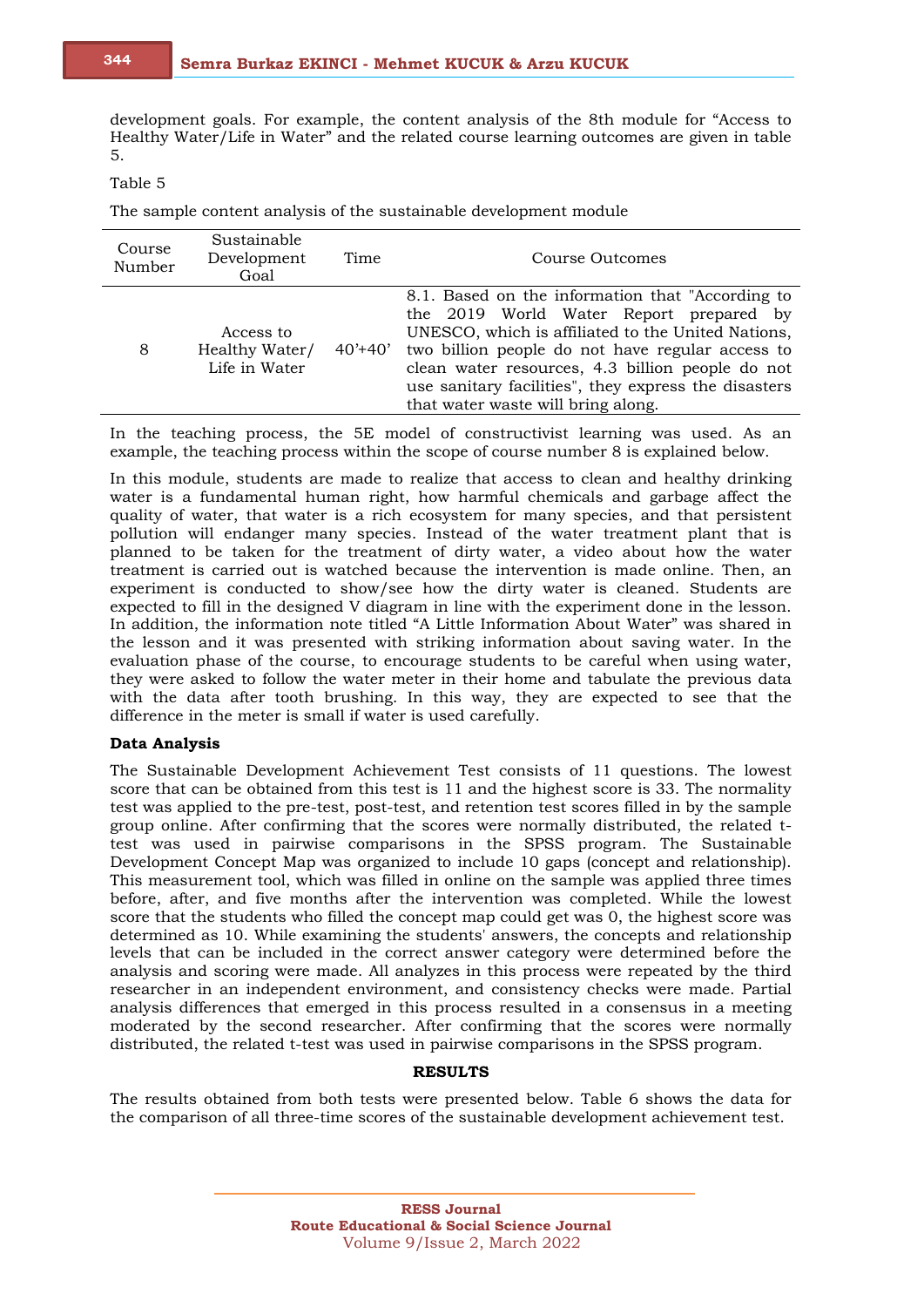# Table 6

Related t-test analysis results of the sustainable development achievement test

|       | N |      | Std.<br>Error  |
|-------|---|------|----------------|
| 21,0  |   | 4.64 | 1,24           |
| 26,86 |   | 3,25 | $\circ$<br>، ہ |
| 28.71 |   | 2.64 | $\overline{ }$ |
|       |   |      |                |

Table 6 shows that the achievement test results of the students were  $X$  (pre)=21.00 and increased to  $X$  (post)=26.86. The mean score obtained from the retention test was calculated as X̄(permanence)=28.71. The dependent t-test results indicate a significant difference in favor of post-test scores ( $p \le .05$ ). On the other hand, the pairwise comparison between the retention test scores and the posttest scores indicates that there is no significant difference in terms of decrease or increase (p=,051).

Figure 2 includes the pre-post and retention tests of the sustainable development achievement test for each student. It is seen that there is an increase in the scores of all students. For example, while the S8's pre-test score was 17 at the beginning, it increased to 28 at the post-test. Similarly, while S6's pre-test score was 18, it also increased to 30 in the post-test. The maximum and minimum score increases from the achievement test can also be seen clearly in Figure 2. While the highest score increase was observed in S6 with 12 points, the least score increase was observed in S5 at just 1 point (pretest=25, posttest=26).



\*The blue line represents the pretest, the orange line the posttest and the gray line the retention test data.

Figure 2. Pre, post, and retention test results of the sustainable development achievement test for each student

Table 7 shows the data for the comparison of all three-time scores of the sustainable development concept map.

Table 7

Related t-test analysis results of the sustainable development concept map

|                  | $\overline{\phantom{a}}$<br>$\sim$ $\sim$ | N<br>. . |       | Std.<br>Error |
|------------------|-------------------------------------------|----------|-------|---------------|
| Pretest-Posttest | 503                                       |          | ູ ບ⊤. | ົ<br>υ4       |

**RESS Journal Route Educational & Social Science Journal** Volume 9/Issue 2, March 2022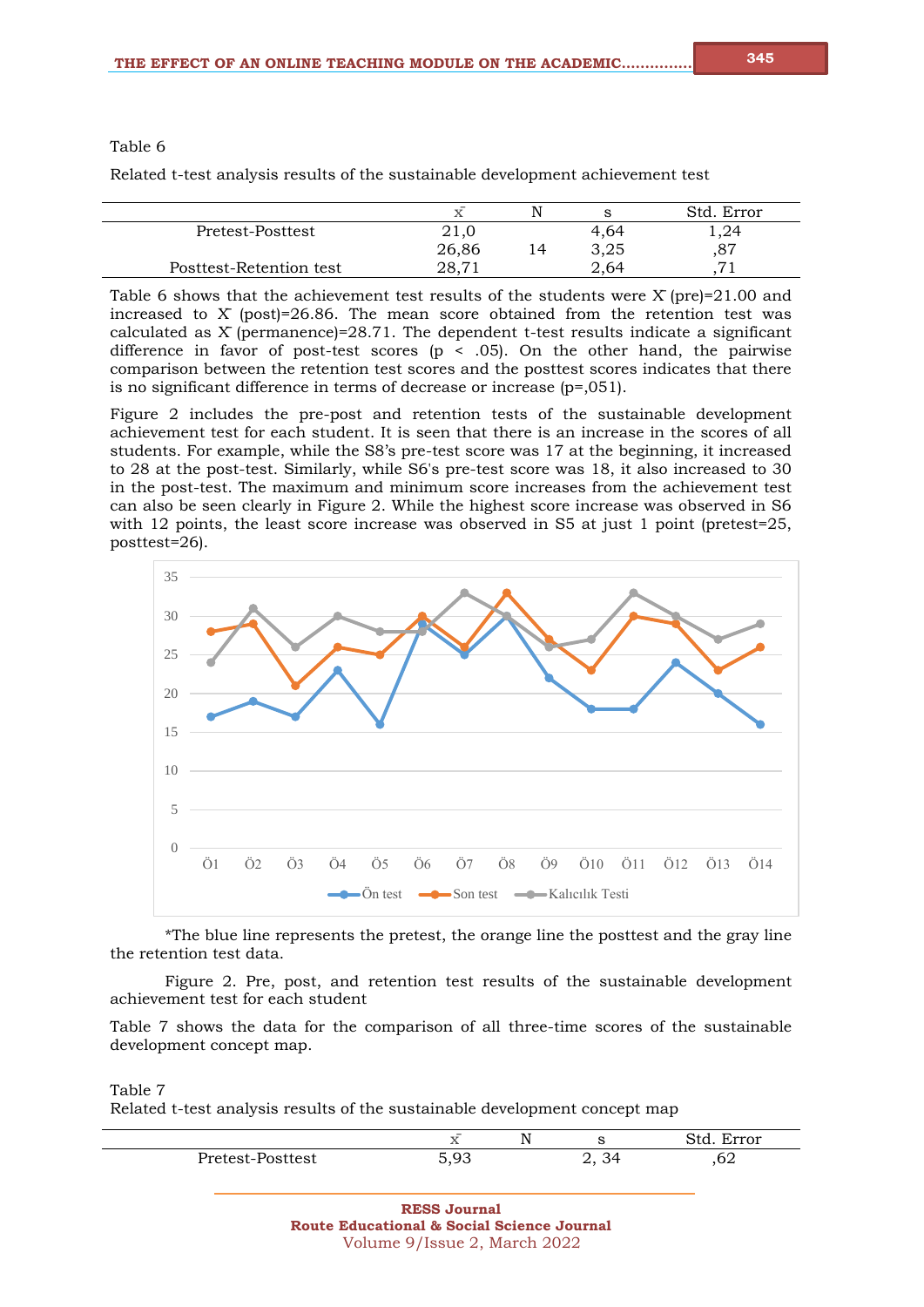|                         | ?.4১ |  |     |
|-------------------------|------|--|-----|
| Posttest-Retention test |      |  | .3U |

The scores obtained from the concept map, which can get a maximum of 10 points, were analyzed according to the pre-test and post-test and presented in table 6. Based on this table, it is observed with the concept map that the students knew which concepts about sustainable development before intervention and how they related them to each other. The concept map test results of the students were  $X$  (pre)=5,93 and increased to X (post)=8,43. The mean score obtained from the retention test was calculated as  $X$ (retention)=8,79. The dependent t-test results indicate a significant difference in favor of post-test scores (p < .05). On the other hand, the pairwise comparison between the retention test scores and the post-test scores indicates that there is no significant difference in terms of decrease or increase (p=,208).

Figure 3 includes the pre-post and retention tests of the sustainable development concept map for each student. It is seen that there is an increase in the scores of almost all students. The increase is between 1 point and 5 points. While the highest increase in conceptual understanding was observed in S1 (5 points), the least increase in scores was observed in S3 and S13 (1 point). In addition, only one student had a full score (10) in the pre-test, while this number increased to 9 in the post-test. There was a one-point decrease in the post-test scores of two students compared to the pre-test (S4 and S14).



Figure 3. Pre, post, and retention test results of the sustainable development concept map for each student

#### **DISCUSSION AND CONCLUSION**

This research, it was aimed to examine the effect of a sustainable development teaching module designed for middle school students and implemented in an online environment on students' academic achievements towards sustainable development goals and their conceptual understanding of sustainable development. It is noteworthy that almost all of the studies in the literature measure characteristics such as attitudes towards sustainable development and awareness rather than success as learning outcomes (Al-Naqbi & Alshannag, 2018; Balakrishnan et al., 2020; Zainordin et al., 2017). These learning outcomes, on the other hand, are far from being the outcomes of a program that will adequately cover all dimensions of sustainable development, including environmental, social, and economic. At this point, first of all, there is a need for a design for sustainable development education in a theoretical sense, which includes the dimensions of the subject in a sufficient and balanced way. In this context, it is clear that the module employed in the current research is sufficient because it focused on all the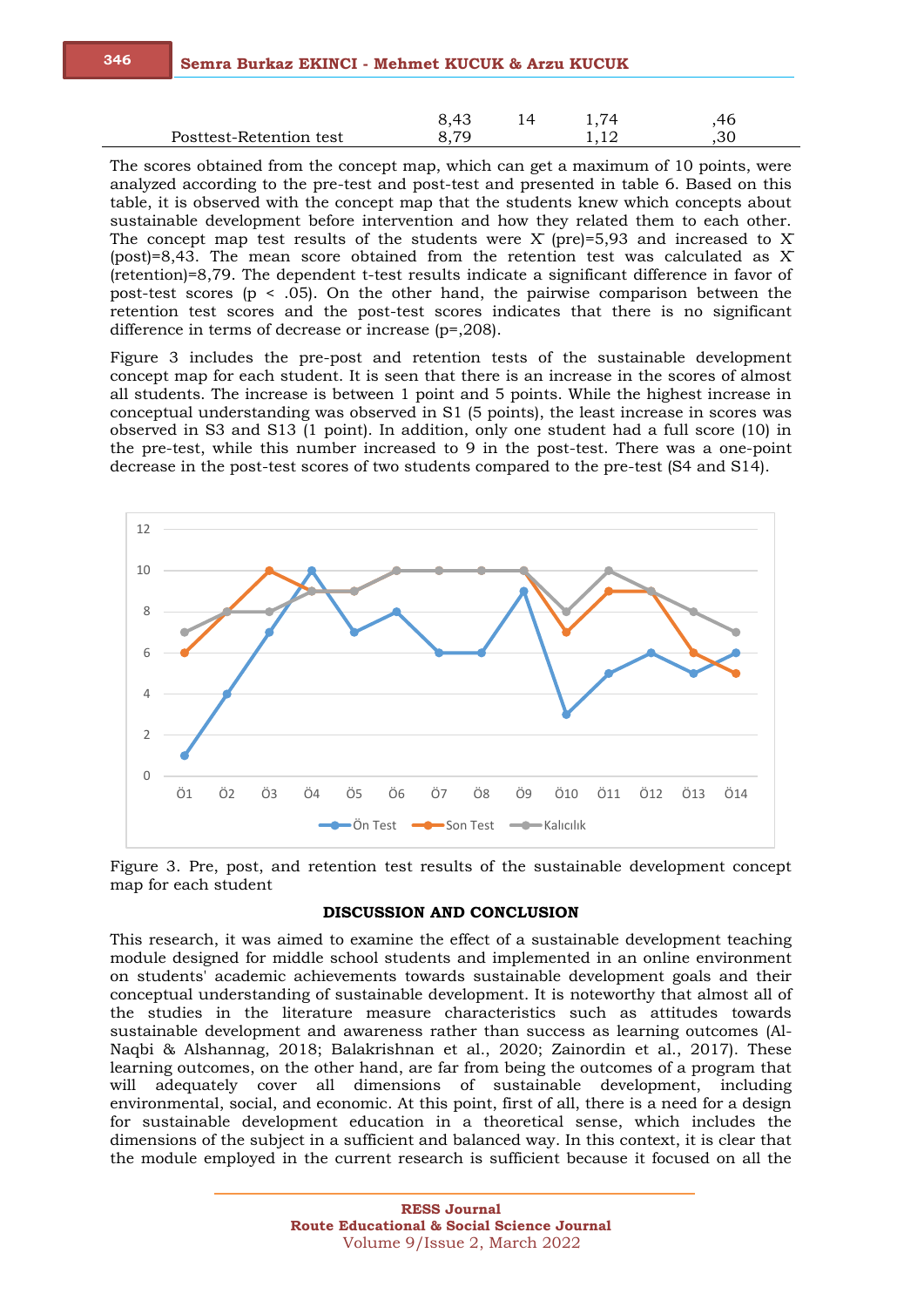objectives of the sustainable development issue and receives the approval of experts in the field. On the other hand, when measuring the effect of the module on academic achievement, there was a need to use a new test consisting of inclusive and open-ended questions instead of using multiple-choice or another measurement tool in which students could not express themselves fully (Kucuk & Yildirim, 2021).

In this study, an open-ended achievement test designed by the first researcher on sustainable development was used. The questions in this test have been prepared in such a way as to reflect the content of each module in the instructional design. In this way, both the short-term and long-term effects of the recruited module are explained. For this purpose, the test was applied three times at the beginning and end of the intervention and five months after the intervention to measure the retention. To provide scoring objectivity, a newly designed scoring rubric was used by the first researcher. The data obtained in this way revealed that the academic achievement averages of the students on sustainable development increased in the posttest. In the analysis made at this point, it was concluded that the increase was statistically significant. Similarly, the decrease in the standard deviation values in the post-test revealed that the student scores became homogeneous in terms of academic achievement in sustainable development, which is the measured quality. One of the most striking results of this study emerged in the retention test. Retention scores of the test were higher than the post-test scores. This situation means that students do not forget the teaching achievements they have gained with the sustainable development teaching module and they develop them. In short, by the nature of the sustainable development issue, it has been achieved to some extent that the achievements can be sustained.

Even if the increase in academic achievement in sustainable development as a learning outcome has been identified, there is a need to examine the awe that triggers this and the content of the module and the teaching process. In another study, in which the qualitative data collected for this purpose will be used, these issues will be discussed. In this section, secondly, the findings of the concept maps developed by the first researcher, which prove the conceptual development of the students on sustainable development, are discussed. In this study, a concept map was used as an evaluation tool rather than a teaching tool. With this concept map, it is explained to what extent the students can learn the relations between the concept or concepts in the subject of sustainable development. Considering the scores obtained from the pre-and post-implementations of the concept map, it was concluded that the pre-scores were quite low and increased in the post-test. This increase is statistically significant as well. This result can be accepted as an indication that the module has increased the conceptual development of students on sustainable development. In short, with the intervention, the students learned the concepts of sustainable development that they did not know before and the relationships between these concepts. In a limited number of studies supporting this result, it has been shared that concept maps make it easier for students to realize the social, economic, and environmental dimensions of sustainable development and the relationship between them (Karaarslan-Semiz & Teksoz, 2019).

The fact that the academic achievement scores on sustainable development and the change in concept map scores in the pre-and post-tests support each other reveal that the measured qualifications serve their purpose. In short, while the concept map scores of those whose achievement test scores increased in the last application increased (for example, S4, and S14), the concept map scores of those whose test scores decreased (for example, S4, and S14). On the other hand, there is a difference in the retention test scores of the concept map when compared to the achievement test. While there was a general increase in the retention scores in the achievement test, the concept map scores either remained the same or partially decreased. This situation revealed that the students learned the new concepts about sustainable development during the teaching of the module and tended to forget them later on. In this context, it turns out that extra efforts are needed in order not to forget the concepts in question. Similarly, concept map scores showing students' recognizing and associating sustainable development concepts reveal that their achievements also differ. At this point, it is also necessary to look at which students gain higher earnings depending on their behaviors of entering the teaching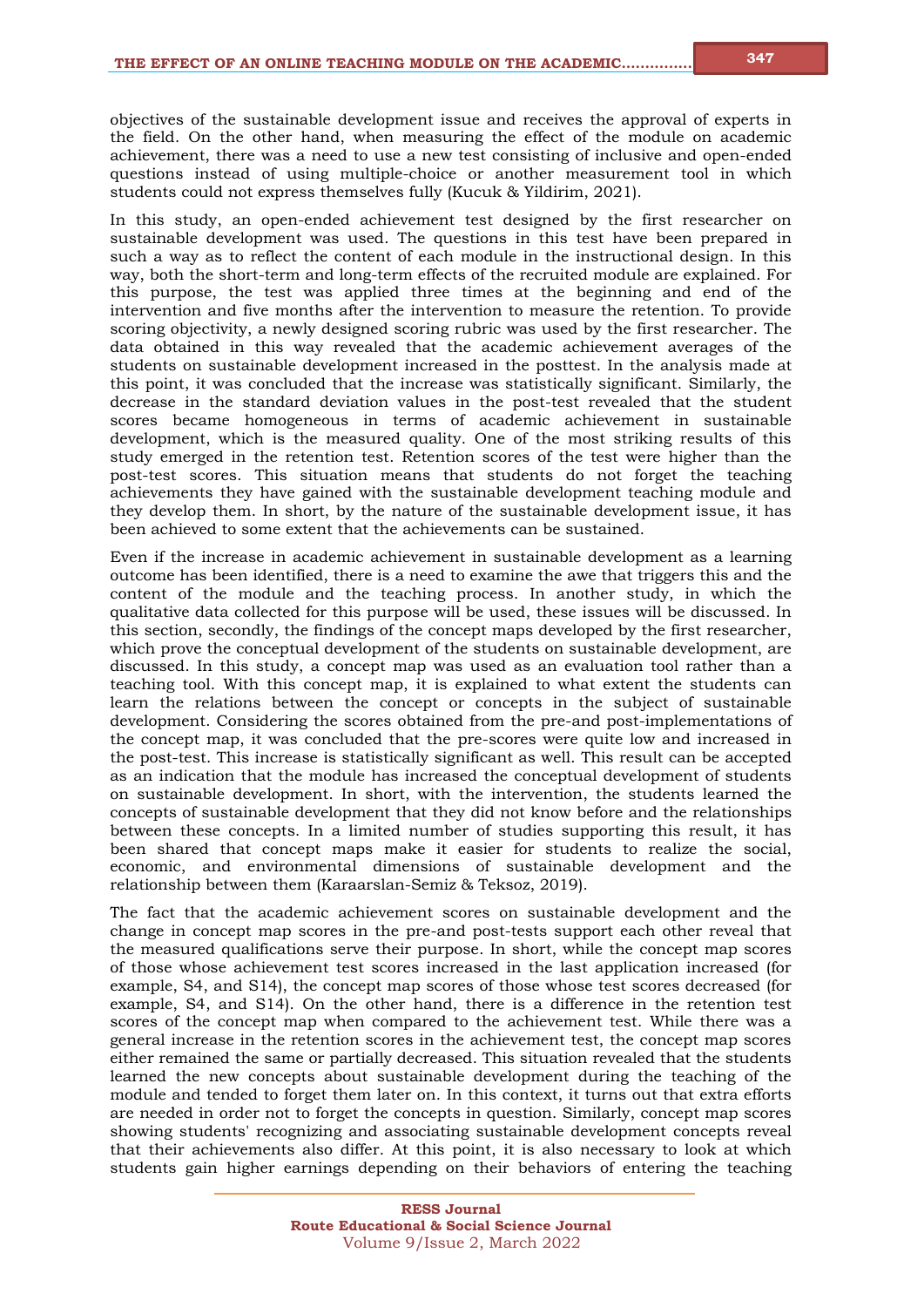module and their performance in the teaching process. Now, the qualitative data of the research, which was carried out as a comprehensive project to explain these gaps, will be critical in future studies.

In short, the quantitative data collected to measure the impact of the teaching module for sustainable development goals designed and employed in this research explains the success. However, it still needs to be questioned how the structure, content, the teaching style of the module, and the student participation status affect the way to success.

#### **REFERENCES**

- Al-Naqbi, A. K. & Alshannag, Q. (2018). The status of education for sustainable development and sustainability knowledge, attitudes, and behaviors of UAE University students. *International Journal of Sustainability in Higher Education, 19*(3), 566-588. https://doi.org/10.1108/IJSHE-06-2017-0091
- Balakrishnan, B., Tochinai, F. & Kanemitsu, H. (2020). Perceptions and attitudes towards sustainable development among Malaysian undergraduates. *International Journal of Higher Education, 9*(1), 44-51. https://doi.org/10.5430/ijhe.v9n1p44
- Burkaz-Ekinci, S. (2021). *Ortaokul öğrencileri için sürdürülebilir kalkınma eğitimine yönelik bir modül geliştirme çalışması* [Developing a module for sustainable development education for middle school students] (Unpublished Phd thesis). Recep Tayyip Erdogan University, Rize
- Contini, V. & Pascual, G. E. (2010). The earth chapter: An ethical framework for feasible utopia, discourse and communication for sustainable education. *Discourse and Communication for Sustainable Education, 1*(2), 25-33.
- Cresswell, J. W. (2003). *Research design: Qualitative, quantitative, and mixed methods approaches* (2 edt.). Sage.
- Demirbas, O. C. (2011). Coğrafya dersi öğretim programında sürdürülebilir kalkınma[Sustainable development in the curriculum of geography course]. *International Journal of Human Sciences, 8*(2), 596-615. http://www.insanbilimleri.com
- Derman, I. (2013). *Farklı başarı düzeylerindeki okullarda 9. ve 12. sınıf öğrencilerinin ekosisteme ilişkin öğrenme düzeyleri ve sürdürülebilir çevre bilinci ile ilişkisi* [The relationship between the sustainable environmental awareness levels and learning levels of of 9th. Ankara-and 12th grade students at school of different achievement levels [Unpublished master thesis]. Hacettepe University, Ankara. https://tez.yok.gov.tr/UlusalTezMerkezi
- Engin, H. (2010). *Coğrafya eğitiminde sürdürülebilir kalkınma, sürdürülebilirlik eğitimi ve çevre eğitimi konularının kazandırılması* [Teaching sustainable development, education of sustainability and enviromental education in geograpy education](Unpublished master thesis)*.* Marmara University, Istanbul
- Gomleksiz, M. N. & Kan, A. U. (2012). Eğitimde duyuşsal boyut ve duyuşsal öğrenme *[A*ffective dimension in education and affective learning]. *Turkish Studies - International Periodical For The Languages, Literature and History of Turkish or Turkic, 7*(1), 1159-1177. http://dx.doi.org/10.7827/TurkishStudies.3127
- Karaarslan-Semiz, G. & Teksoz, G. (2019). Developing the systems thinking skills of pre service science teachers through an outdoor ESD course. *Journal of Adventure Education and Outdoor Learning, 20*(1), 1-20. https://doi.org/10.1080/14729679.2019.1686
- Koc, G., & Demirel, M. (2008). Yapılandırmacı öğrenme yaklaşımının duyuşsal ve bilişsel öğrenme ürünlerine etkisi[Effects of constructivist learning approach on affective and cognitive learning outcomes]. *Türk Eğitim Bilimleri Dergisi, 66*(4), 629-661.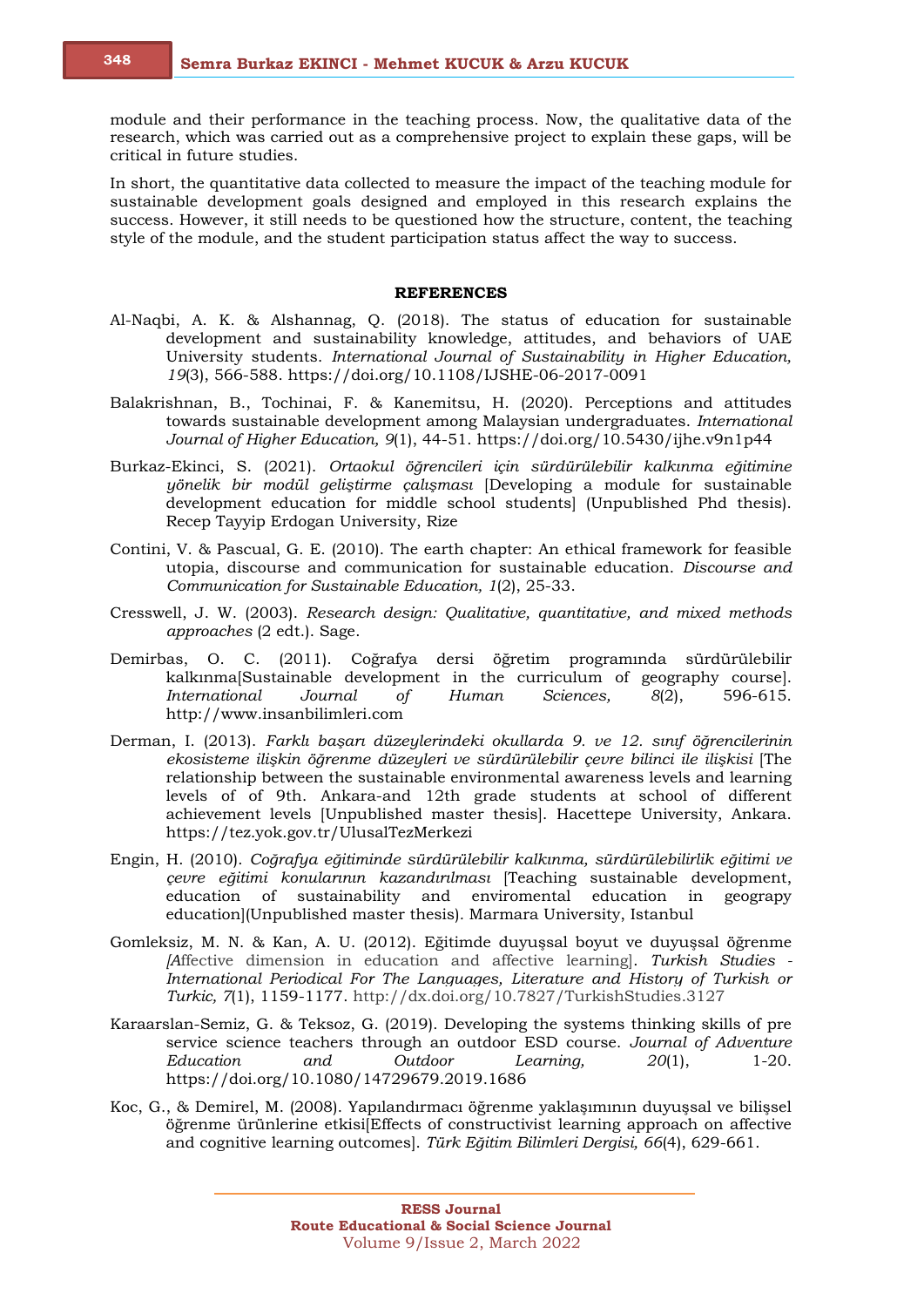- Kucuk, A. (2021). Experiences of Turkish middle school science teachers' first science fair projects coordination. *Education Quarterly Reviews, 4*(Special Issue 1), 497-512. https://doi.org/10.31014/aior.1993.04.02.262
- Kucuk, M. & Burkaz Ekinci, S. (2021). What do Turkish experts say about sustainable development goals and teaching about achieving these goals? *Education Quarterly Reviews, 4*(3), 290-303. https://doi.org/10.31014/aior.1993.04.03.339
- Kucuk, A. & Yildirim, N. (2021). Okul dışı öğrenme ortamlarında işlenen insan ve çevre ünitesinin akademik başarı üzerindeki etkisi[The effect of out-of-school learning environments' on the academic achievement of the human and environment unit]. *Fen Bilimleri Öğretimi Dergisi, 9*(2), 205-264. https://fead.org.tr/dergi
- Ministry of National Education [MNE]. (2018). *Curriculum of science courses of primary education institutions (3, 4, 5, 6, 7 and 8th grades).* Ankara: State Books Publishing House.
- Moore, P. J. (2019). Academic achievement. *Educational Psychology, 39*(8), 981-98. https://doi.org/10.1080/01443410.2019.1643971
- Nitko, A. J. (2004). *Educational assessment of students* (4 b.). Upper Saddle River, NJ: Pearson Education.
- Novak, J. & Gowin, D. B. (1984). *Learning how to learn.* Cambridge University Press: Cambridge.
- Ozdemir, O. (2007). Yeni bir çevre eğitimi perspektifi: "Sürdürülebilir gelişme amaçlı eğitim" [A new environmental education perspective: "Education for sustainable development"]. *Education and Science*, *32*(145), 23-39. http://egitimvebilim.ted.org.tr/
- Ozsoy, R. (2019). *An investigation on the Turkish science teachers' views related to education for sustainable development (Unpublished master thesis).* Middle East Technical University, Ankara.
- Senemoglu, N. (2010). *Gelişim, öğrenme ve öğretim: Kuramdan uygulamaya* (27 edt.). Ankara: Pegem Academy.
- Spiropoulou, D., Antonakaki, T., Kontaxaki, S. & Bouras, S. (2007). Primary teachers' literacy and attitudes on education for sustainable development. *Journal of Science Education and Technology, 16*(5), 443-450. https://doi.org/10.1007/s10956-007-9061-7
- Tanriverdi, B. (2009). Sürdürülebilir çevre eğitimi açısından ilköğretim programlarının değerlendirilmesi[Analyzing Primary School Curriculum in Terms of Sustainable Environmental Education]. *Education and Science, 34*(151), 89-103. http://egitimvebilim.ted.org.tr/
- Tuncer, G. (2008). University students' perception on sustainable development: A case study from Turkey. *International Research in Geographical and Environmental Education, 17*(3), 212-226. https://doi.org/10.1080/10382040802168297
- Turer, B. (2010). *Fen bilgisi ve sosyal bilgiler öğretmen adaylarının sürdürülebilir kalkınma farkındalıklarının belirlenmesi* [The awarness levels of science and social science prospective teachers regarding sustainable environment] (Unpublished master thesis)*.* On Dokuz Mayıs University, Samsun. https://tez.yok.gov.tr/UlusalTezMerkezi/
- Uzun, N. (2007). *Ortaöğretim öğrencilerinin çevreye yönelik bilgi ve tutumları üzerine bir çalışma[A study on the secondary school students' knowledge and attitudes towards the environmen] (Unpublished Phd thesis).* Hacettepe University. Ankara. https://tez.yok.gov.tr/UlusalTezMerkezi/
- WCED. (1987). *Report of the world commission on environment and development: Our common future.* http://www.un-documents.net/our-common-future.pdf